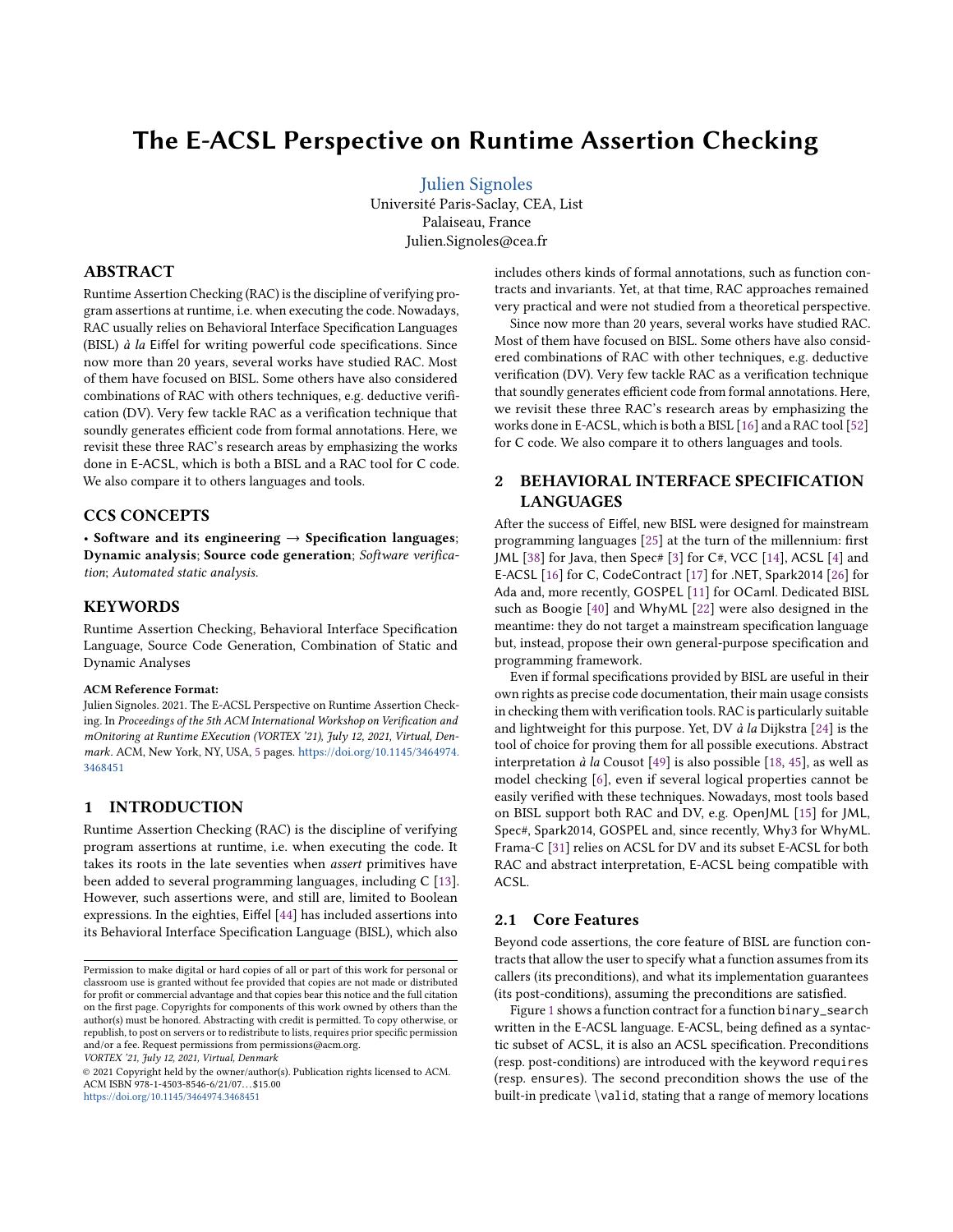(here, the memory cells of a between 0 and len-1) has been properly allocated. Such memory predicates are specific to ACSL and E-ACSL that handles C code: the other BISL tackle higher-level programming languages that ensure memory safety by design. Yet, such properties are critical for C code. The third precondition calls the user-defined predicate sorted: most BISL provide the ability to define such predicates and logic functions. This one relies on an universal quantification: BISL are usually based on first-order logic. This specification also defines two behaviors (exists and not\_exists) guarded by assumes clauses that specify when each of them are activated: behaviors provide a convenient way to distinguish different cases in a specification. complete and disjoint behaviors specifies that the behaviors covers all possible cases and do not overlap, respectively. Most BISL, including JML, Spark2014, ACSL and E-ACSL, provide such a notion of behavior or, at least, provide a way to specify exceptional cases, e.g. Spec# and WhyML. The assigns clause specifies a frame condition, i.e. the modifications in the program memory made by the function. Here, \nothing means that the function is effect-free (from an observational point of view).

<span id="page-1-0"></span>

|  | /*@ predicate sorted(int* a, int len) =                      |  |  |  |  |  |  |
|--|--------------------------------------------------------------|--|--|--|--|--|--|
|  | \forall integer i, j; 0 <= i <= j < len ==> a[i] <= a[j]; */ |  |  |  |  |  |  |

```
/*@ requires len >= 0;
   requires \valid(a + (0 \dots len-1));requires sorted(a, len);
   assigns \nothing;
```

```
behavior exists:
 assumes \exists integer i; 0 \le i \le \text{len } 8\& a[i] == \text{key};ensures 0 \le \text{result} < \text{len } 8& a[\text{result}] == \text{key};behavior not_exists:
assumes \forall integer i; 0 \le i \le len == > a[i] != key;
```
complete behaviors; disjoint behaviors; \*/ int binary\_search(int\* a, int len, int key);

ensures  $\text{result} == -1;$ 

#### Figure 1: Example of an E-ACSL function contract.

Common features of most BISL also include data (or object) invariants, loop invariants, loop variants (i.e., decreasing measures inside loops), and ghost code. Ghost code is a powerful way to write code as specification without interfering with the original code [\[21\]](#page-4-18). Another common feature consists in referring to the old value of some memory location, i.e. its value in the the initial state of the contract from a post-condition. For instance, writing ensures  $G = \old(G)+1$ ; for a function f means that the global variable G is incremented by one after having executed  $f$ . ACSL and E-ACSL generalize this feature to any program point thanks to the \at keyword: \at(x,L) refers to the value of x at program point L. They are the only BISL providing this generalized form. In the following, we will refer to such properties as multi-state properties.

#### 2.2 Main Semantic Differences between BISL

BISL are usually based on typed first order logic. Their semantic differences mainly come from whether the languages target more RAC (e.g., JML, Spec#, Spark2014 and E-ACSL) or DV (e.g., WhyML and ACSL).

The first difference is about numbers. All BISL support bounded numbers (machine integers and floating-point numbers), with two possible flavors when they overflow: either raising an error, or reducing into the bounds with the appropriate modulo operation. For instance, JML provides both mode, while ACSL and E-ACSL use the latter. Yet, even if convenient for formal reasoning, providing mathematical numbers (integers over  $\mathbb Z$  and real numbers) were historically not provided for BISL targeting RAC because they are hard or even impossible (for real numbers) to be computed in finite time. Nowadays, JML and Spark2014 provide a mode that supports them, while they are natively provided in E-ACSL. They are also provided in all BISL that target DV.

A related difference is about quantifiers that must be bounded for RAC in order to be executable in finite time. Indeed, iterating over all natural numbers is not possible at runtime. Even if bounded quantifiers restrict the BISL's expressive power, it is not an issue in practice since they affect only very few mathematical properties that rarely occur in real code.

A key difference is related to partial functions (e.g., a division): in classical first order logic implemented in theorem provers used by DV tools, such functions are represented by under-specified total functions, meaning that terms such as 1/0 are well defined, even if their values are not specified. However, such terms and predicates cannot be evaluated without error at runtime and so are problematic for RAC. This issue is known as the undefinedness problem [\[12\]](#page-3-4). For solving it, Chalin have proposed  $[10]$  to rely on the strong validity principle [\[33\]](#page-4-19), which considers that a property is valid if and only if it is valid and defined. This semantics is consistent with the classical semantics, since any well-defined predicate has the same truth value in both. Nowadays, RAC-oriented BISL that also support deductive verification (e.g. JML, Spark2014, and E-ACSL) follow this semantics.

Another difference is pure functions, which are functions from the underlying programming language that can be safely used in specifications. For that purpose, they must always terminate and be side-effect free. Such functions are usually supported by RACoriented BISL (JML, Spark2014, and Spec#, whilst the E-ACSL tool has a mode that supports them), while they are not supported by DV-oriented BISL (ACSL, Why3, and Krakatoa [\[20\]](#page-4-20), a variant of JML based on Why, the ancester of Why3). Indeed, pure methods are easy to execute for runtime assertion checkers, but lead to several issues for consistently verify them for deductive verifiers [\[35\]](#page-4-21).

Last, one more semantic difference between BISL is actually independent from being RAC oriented or not. Indeed, frame conditions may have two flavors: assigns (or writes), that make explicit the memory locations that may be written to, and modifies, that make explicit the memory locations whose values may be changed. The former is stricter than the latter since, in the latter case, the other memory locations may change if (and only if) their value is restored before the end of the scope of the contract. There is currently no consensus between both semantics. For instance, JML relies on the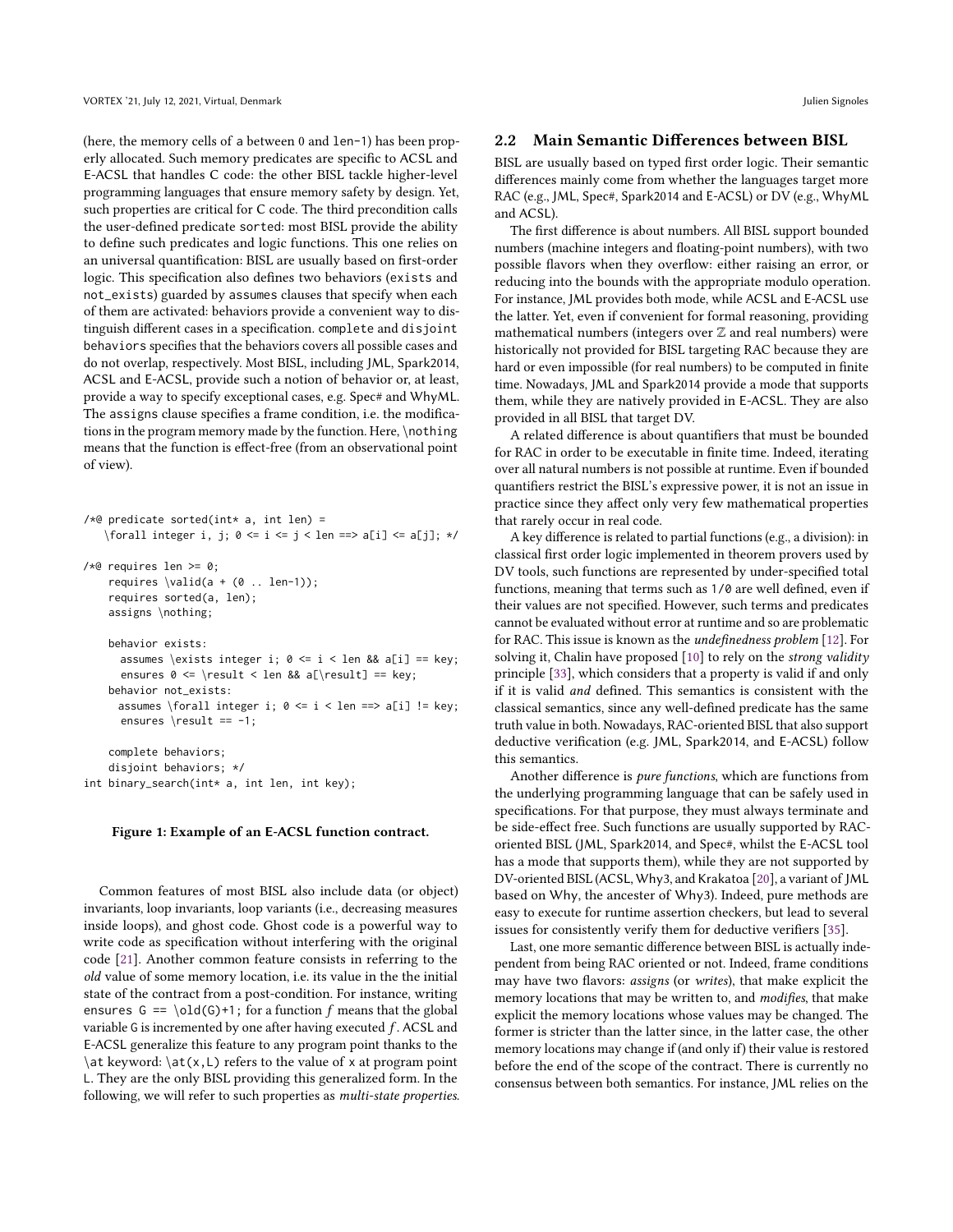assigns flavor, while ACSL and E-ACSL relies on the modifies flavor,

even though they use the keyword assigns.

# 3 USING RUNTIME ASSERTION CHECKING IN PRACTICE

Checking annotations at runtime has various applications. First, when directly applied, RAC helps to strengthen code [\[9,](#page-3-6) [32\]](#page-4-22) by discovering bugs upstream, when a well-identified assertion is violated, as opposed to downstream, by observing a consequence of the bug in the form of an unexpected outcome, typically a crash or a weird output.

Second, combining it with testing techniques, e.g. fuzzing, allows the user to detect more issues than using these techniques alone, since formal annotations make more invalid behaviors (e.g., broken invariants or invalid API uses) observable. For instance, a buffer overflow that would overwrite data in a supposedly-unchanged memory area  $\mathcal A$  would usually remain undetected with standard testing techniques if the test verdict would not depend on A.

Third, RAC may be combined with other verification techniques, notably DV, in various ways [\[35,](#page-4-21) [43\]](#page-4-23), in particular when they are provided within a shared framework, such as Frama-C, OpenJML, Spark2014, Spec#, Why3, or GOSPEL. An usual combination with any static technique (typically, abstract interpretation, model checking, or DV) consists in discharging as many properties as possible statically, and relying on RAC to verify the remaining ones at runtime: it lowers the amount of effort and the level of expertise required by the static verifications, while reducing the runtime overheads induced by RAC. When combined with DV, RAC also helps debug formal annotations before proving them, find counterexamples in case of proof failure and, more generally, help to understand why a property is not automatically proven [\[5,](#page-3-7) [48\]](#page-4-24).

Besides, even if not new, a recent trend consists in seeing BISL as low-level code-oriented specification languages which high-level properties may be generated to. It leads to enhance the area of applications of tools based on such languages, including RAC. Such highlevel properties include liveness properties [\[23\]](#page-4-25), non-interference properties [\[2\]](#page-3-8), security automata [\[27\]](#page-4-26), relational properties [\[7\]](#page-3-9), and system-wide properties [\[50\]](#page-4-27). In the same spirit, implicit properties can be made explicit thanks to BISL. An example is security weaknesses [\[46\]](#page-4-28) for which the implicit semantics depends on the underlying programming language. It worth noting that these approaches usually combine RAC with other verification techniques.

### 4 COMPILING FORMAL ASSERTIONS

Checking assertions at runtime requires to compile them into executable code. This process has only received little attention [\[12,](#page-3-4) [39\]](#page-4-29) up to now. It might be explained by two reasons. First, it looks like most BISL's designers and tool providers do not consider it as challenging enough as expressed by the authors of Spec#: who state that "The run-time checker is straightforward" [\[3\]](#page-3-0), while dedicating the rest of their paper to DV. Second, even if designing procedure for checking properties at runtime is at the heart of Runtime Verification, the relevant community is more appealed by checking temporal properties [\[19\]](#page-4-30) than behavioral properties.

Yet, generating sound and efficient code from formal properties as powerful as the ones allowed in BISL is not straightforward. The rest of this section considers a few concrete examples for supporting this claim. All of them are related to research works that have been carried out within E-ACSL [\[52\]](#page-4-4), the runtime assertion checker of Frama-C [\[31\]](#page-4-17). While Frama-C supports ACSL as specification language, its E-ACSL plug-in focuses on E-ACSL, its executable subset whose semantics is based on strong validity.

Three other properties are usually important for RAC tools: trustworthyness, transparency and isolation [\[30\]](#page-4-31). Trustworthyness means that, if a failure is detected, then there indeed should be one. Transparency means that the monitored program should functionally behave as the original one if no failure is detected. Isolation means that a failure, if any, must be reported at the point where the annotation is written, and not later.

# 4.1 Mathematical Properties

Checking mathematical properties efficiently and soundly at runtime is hard: relying on machine numbers is unsound if BISL supports mathematical numbers, while relying on dedicated libraries that encode mathematical numbers in the target programming lan-guage, such as GMP<sup>[1](#page-2-0)</sup> for C code, is not efficient.

For being both efficient and sound, E-ACSL relies on a dedicated static type system [\[36\]](#page-4-32) that automatically infers a precise type in which it is sound to compute a mathematical operation over mathematical integers in  $\mathbb Z$  or rationals in  $\mathbb Q$ . For instance, on a 64bit architecture, if x is a variable of type int, it infers that x+1 may be soundly computed in type long: x+1 might overflow if computed over int, but it would be unnecessary inefficient to use a GMP addition in such a context. Spark2014 has adapted the E-ACSL's type system to its context, but does not support rational numbers yet: as far as we know, E-ACSL is the only RAC tool that support properties over rational numbers.

Even if the code generated thanks to this type system has been proven to be very efficient in practice, it is worth noting that additional research should be carried out for handling definitions of recursive logic functions and inductive predicates in a precise and sound way. Also, no RAC tool currently supports irrational numbers. Actually, it is not possible to get a verdict at runtime in finite time in general in that context (for instance, for equalities over irrational numbers). Yet practical solutions based on incomplete verdicts should be possible.

# 4.2 Multi-State Properties

Checking multi-state properties, such as P:  $x == \at{(x,L)+1}$ , at runtime might seem straightforward: it just requires to save the value of  $x$  at program point  $L$  and use it when evaluating P. The first versions of E-ACSL followed this way. Yet, it is unsound in the general case. Consider for instance the predicate Q: \forall integer i,j; 0<=i<LEN ==> 0<=j<i ==> t[i][j] ==  $\atop \atop \text{at(t[i][j],L)+1:}$  the variables i and j are local to predicate Q and so cannot be used at L. Soundness requires to copy the relevant memory cells of t. Yet, knowing at compile time the exact memory cells that must be copied out is undecidable in the general case. For instance, if LEN is a variable, it might be unbound at L, or its value might have changed between  $L$  and the definition of  $Q$ . To circumvent this issue, existing approaches copy the whole memory

<span id="page-2-0"></span><sup>1</sup><https://gmplib.org/>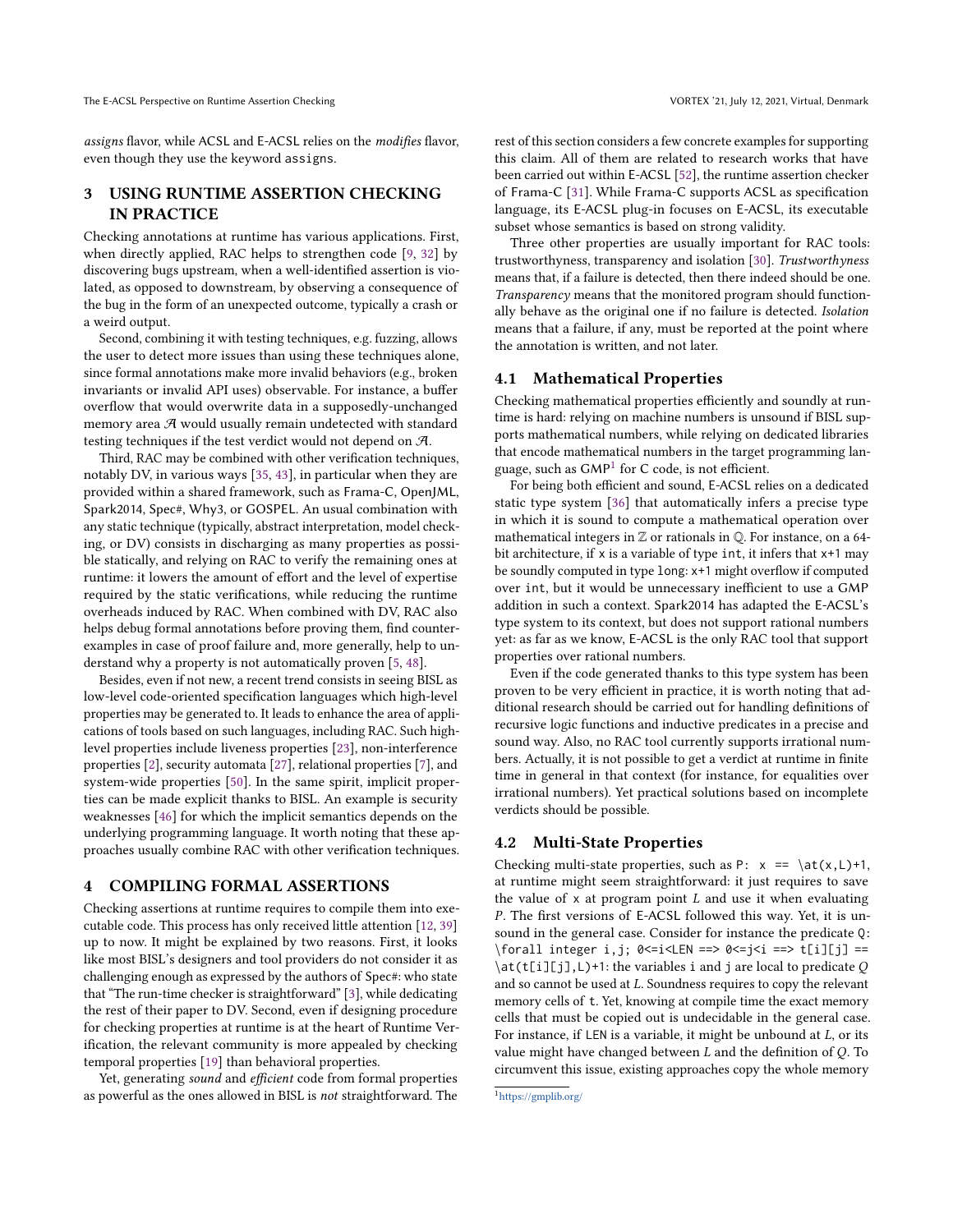block that contains t [\[34,](#page-4-33) [47\]](#page-4-34). Yet, it is not always efficient since it often copies too many memory cells. Therefore, the current version of E-ACSL implements an hybrid approach that statically computes an over-approximation of the memory cells that need to be copied out. In the best case, it is similar to the former E-ACSL implementation (but sound), whilst, in the worst case, it is similar to the other approaches. Therefore, it reconciles soundness and efficiency. Yet, it is worth noting, that no approach solves efficiently the problem in the general case: there is still room for improvements here.

# 4.3 Memory Properties

As already explained, memory properties, such as the predicate valid(p+(0..len-1)) used in Figure [1,](#page-1-0) are specific to ACSL and E-ACSL. Yet, checking such properties at runtime is the purpose of memory debuggers, which focus in detecting memory errors at runtime, such as buffer and heap overflows, and accesses to uninitialized data in the program memory.

In this context, the most efficient technique is memory shadowing that stores pieces of information about the program memory in order to detect memory issues. Memory shadowing usually associates addresses from program memory to values stored in a disjoint memory space, called shadow memory, and accessible in constant time. The way of structuring these shadow values is refered to as shadow state encoding and may vary from one tool to another. One of the most efficient memory debuggers is currently AddressSanitizer [\[51\]](#page-4-35). Despite their efficiency, classical memory shadowing techniques are not able to detect all memory defects, in particular block-level memory errors (typically, accessing to an allocated block from another block) [\[28\]](#page-4-36) or temporal memory errors (typically, accessing to a pointed-to object that is not the same as when the pointer was created) [\[53,](#page-4-37) [55\]](#page-4-38). Even if cleverly using the space left between aligned allocated blocks help circumvent partially this issue [\[29,](#page-4-39) [51\]](#page-4-35), it is not enough for all memory properties.

Beyond memory shadowing, others techniques do exist, such as fat pointers [\[1\]](#page-3-10) or dictionary-based approaches [\[29\]](#page-4-39). The former extends the pointer representation with information about memory block bounds. Yet, it suffers from modifying the size of pointed data, which makes this technique very hard to use safely in practice. The latter associates to each allocated memory address the necessary pieces of information and storing them in a separated dictionary. While powerful, this technique has efficiency issue since the dictionnary is not accessed in constant time.

E-ACSL has first tried a dictionary based approach [\[37\]](#page-4-40). Yet, it was not efficient enough in practice. Then, an hybrid approach mixing a dictionary and a shadow memory has been experimented with better results [\[28\]](#page-4-36). However, its implementation was hardly maintainable. Finally, we design a shadow-based technique relying on two new shadow state encodings (for the heap and the stack). It is efficient enough in practice [\[56\]](#page-4-41), while more expressive than the existing shadow-based techniques in most cases [\[54\]](#page-4-42). In particular, it is able to detect that the program incorrectly accesses to a memory block from another memory block, even if both have been properly allocated earlier. It is worth noting that the instrumentation is independent from the underlying representation [\[42\]](#page-4-43).

Static analysis can also optimize the instrumentation by preventing monitoring irrelevant memory blocks [\[41\]](#page-4-44). Thanks to the

collaborative facilities provided by Frama-C, it is also possible to discharge most memory properties before running E-ACSL [\[46\]](#page-4-28), typically by using Eva [\[8\]](#page-3-11), the abstract interpretation-based static analyzer of Frama-C. Both techniques makes the code generated by E-ACSL much more efficient.

# 5 CONCLUSION AND FUTURE WORK

BISL are now well understood and more and more used in frameworks that combine RAC and DV, such as Frama-C, OpenJML, Spark2014 and Why3. Yet, the process of generating executable code from formal assertions has not been extensively studied. The works done on E-ACSL, the RAC tool of Frama-C, show that being both sound and efficient is often challenging and several open questions are still to be addressed, including efficient monitoring of properties over irrational numbers, monitoring of advanced multistate properties, and monitoring of advanced memory properties.

# ACKNOWLEDGMENTS

We would like to thank Thibaut Benjamin who proofreads an early version of this paper.

We would also like to thank all the persons who have contributed to E-ACSL: Nikolai Kosmatov, Kostyantyn Vorobyov, Fonenantsoa Maurica, Basile Desloges, Thibaut Benjamin, Guillaume Petiot, Arvid Jakobsson, Dara Ly, Romain Maliach-Auguste, and Félix Ridoux.

This work has received funding from the European Union's Horizon 2020 research and innovation programme under grant agreement N◦ 883242, project ENSURESEC.

#### REFERENCES

- <span id="page-3-10"></span>[1] T. M. Austin, S. E. Breach, and G. S. Sohi. 1994. Efficient Detection of All Pointer and Array Access Errors. In Conf. on Programming Language Design and Implementation (PLDI). <https://doi.org/10.1145/178243.178446>
- <span id="page-3-8"></span>[2] G. Barany and J. Signoles. 2017. Hybrid Information Flow Analysis for Real-World C Code. In Int. Conf. on Tests and Proofs (TAP). [https://doi.org/10.1007/978-3-](https://doi.org/10.1007/978-3-319-61467-0_2) [319-61467-0\\_2](https://doi.org/10.1007/978-3-319-61467-0_2)
- <span id="page-3-0"></span>[3] M. Barnett, M. Fähndrich, K. R. M. Leino, P. Müller, W. Schulte, and H. Venter. 2011. . Commun. ACM (2011). <https://doi.org/10.1145/1953122.1953145>
- <span id="page-3-1"></span>[4] P. Baudin, J.-C. Filliâtre, C. Marché, B. Monate, Y. Moy, and V. Prevosto. [n.d.]. ACSL: ANSI/ISO C Specification Language. [http://frama-c.com/acsl.html.](http://frama-c.com/acsl.html)
- <span id="page-3-7"></span>[5] B. Becker, C. Lourenço, and C. Marché. 2021. Explaining Counterexamples with Giant-Step Assertion Checking. In Workshop on Formal Integrated Development Environments (F-IDE).
- <span id="page-3-3"></span>[6] B. Beckert, M. Kirsten, J. Klamroth, and M. Ulbrich. 2020. Modular Verification of JML Contracts Using Bounded Model Checking. In Int. Symp. On Leveraging Applications of Formal Methods, Verification and Validation (ISoLA).
- <span id="page-3-9"></span>[7] L. Blatter, N. Kosmatov, P. Le Gall, V. Prevosto, and G. Petiot. 2018. Static and Dynamic Verification of Relational Properties on Self-composed C Code. In Int. Conf. on Tests and Proofs (TAP). [https://doi.org/10.1007/978-3-319-92994-1\\_3](https://doi.org/10.1007/978-3-319-92994-1_3)
- <span id="page-3-11"></span>[8] S. Blazy, D. Bühler, and B. Yakobowski. 2017. Structuring Abstract Interpreters through State and Value Abstractions. In International Conference on Verification, Model Checking, and Abstract Interpretation (VMCAI'17). [https://doi.org/10.1007/](https://doi.org/10.1007/978-3-319-52234-0_7) [978-3-319-52234-0\\_7](https://doi.org/10.1007/978-3-319-52234-0_7)
- <span id="page-3-6"></span>[9] C. Casalnuovo, P. T. Devanbu, A. Oliveira, V. Filkov, and B. Ray. 2015. Assert Use in GitHub Projects. In Int. Conf. on Software Engineering (ICSE). [https:](https://doi.org/doi/10.5555/2818754.2818846) [//doi.org/doi/10.5555/2818754.2818846](https://doi.org/doi/10.5555/2818754.2818846)
- <span id="page-3-5"></span>[10] P. Chalin. 2007. A Sound Assertion Semantics for the Dependable Systems Evolution Verifying Compiler. In Int. Conf. on Software Engineering (ICSE). [https:](https://doi.org/10.1109/ICSE.2007.9) [//doi.org/10.1109/ICSE.2007.9](https://doi.org/10.1109/ICSE.2007.9)
- <span id="page-3-2"></span>[11] A. Charguéraud, J.-C. Filliâtre, C. Lourenço, and M. Pereira. 2019. GOSPEL – Providing OCaml with a Formal Specification Language. In Int. Conf. on Formal Methods (FM). [https://doi.org/10.1007/978-3-030-30942-8\\_29](https://doi.org/10.1007/978-3-030-30942-8_29)
- <span id="page-3-4"></span>[12] Y. Cheon. 2003. A runtime assertion checker for the Java Modeling Language. Ph.D. Dissertation. Iowa State University.